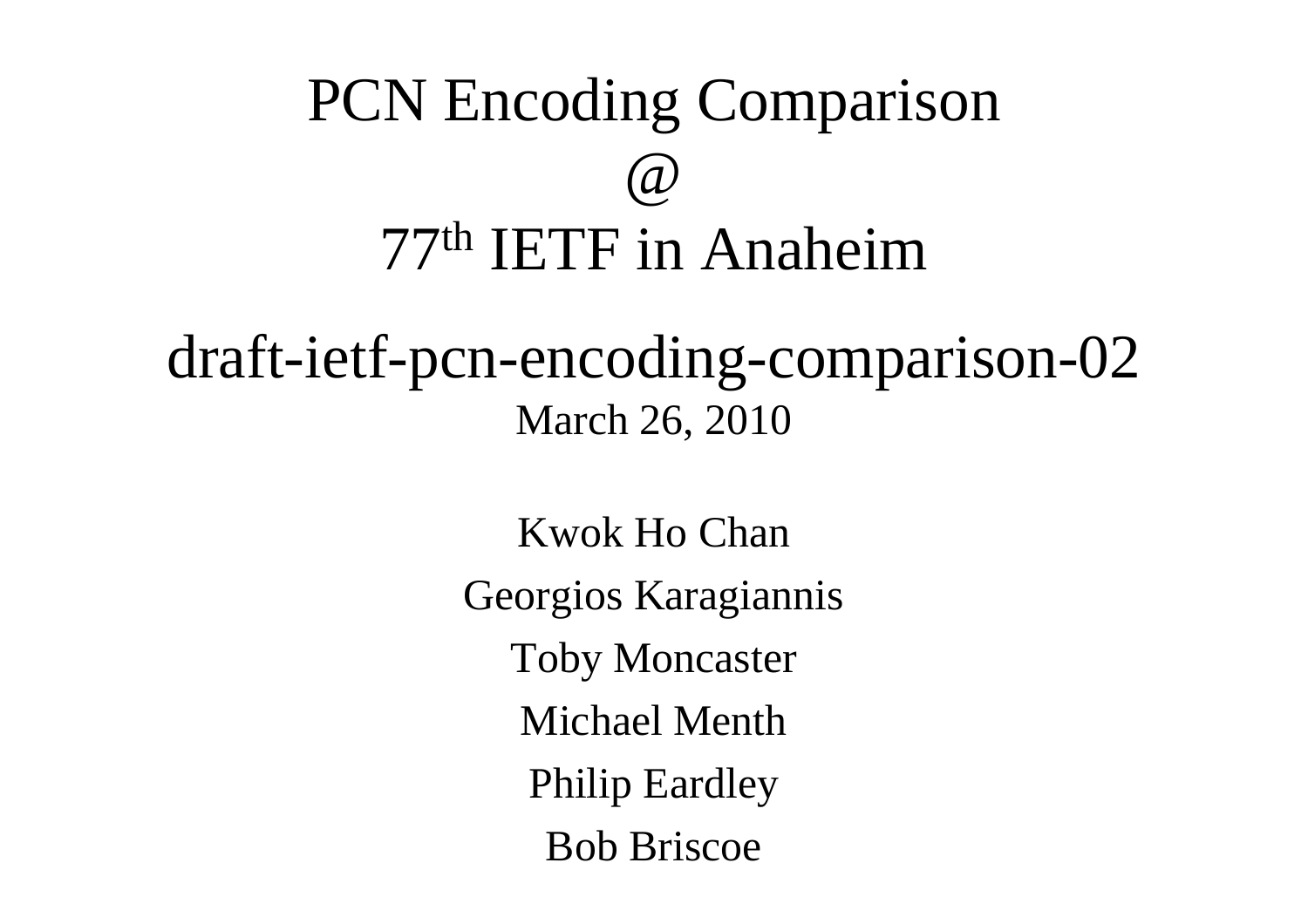## Changes Made From 01 To 02

Simplified the main section of the draft to focus on:

- • Encoding Requirements to support
	- Dual Marking, Single Marking, Packet Specific Dual Marking
- Encoding Constraints imposed by use of
	- DSCP field, ECN field, Tunnels
- Encoding Options, with focus on the encoding options of:
	- Baseline Encoding
	- Encoding with 1 DSCP providing 3 states
	- Encoding with 2 DSCPs providing 3 or more states
	- Encoding for Packet Specific Dual Marking
- Expanded description of constraints imposed by tunneling.
- Modified the previous main section text, incorporated them into the restructured appendix sections